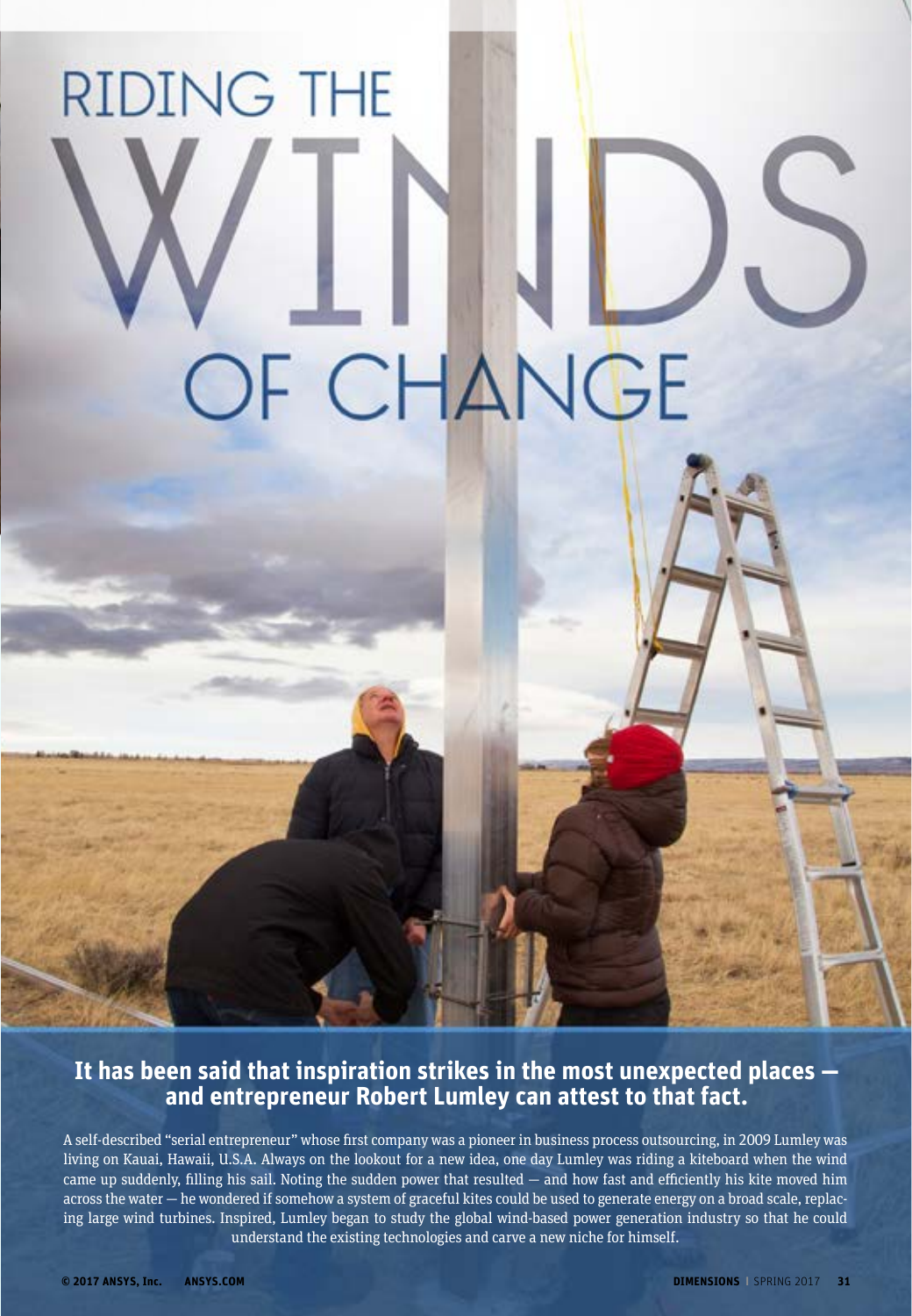While attending an international wind energy conference in Berlin, Germany, in 2013, Lumley sketched on a cocktail napkin an innovative wind power–generation system — one that would merge established technology from horizontal-axis wind turbines (HAWTs) with emerging kite concepts. With that sketch, AirLoom Energy was officially born. Today, the company is based at the Wyoming Technology Business Center in Laramie, Wyoming, U.S.A. and capitalizes on research and development activities at the Wind Energy Research Center at the University of Wyoming.

"Although the physics of the AirLoom are identical to HAWT technology, our design turns the geometry of the whole thing on its ear," explains Lumley. In his innovative design, small gliders acting as a hybrid of kites and HAWTs travel along an oval track, where they continuously capture the wind's energy. Mounted on each traveling glider are magnets that induce an electric current in the winding next to the rail. The thin rail acts as the structure of the wind turbine, the winding of the generator and the power transmission infrastructure.

"The AirLoom is 23 times lighter and 15 times cheaper than the dominant wind technology today," notes Lumley. "The flexible, scalable design of the AirLoom also makes height and length a design choice rather than a predetermined necessity, making the AirLoom perfect for both utility-scale installations and mobile applications such as emergency response."

## "The AirLoom is **23 times lighter** and 15 times cheaper<br>than the dominant wind technology today.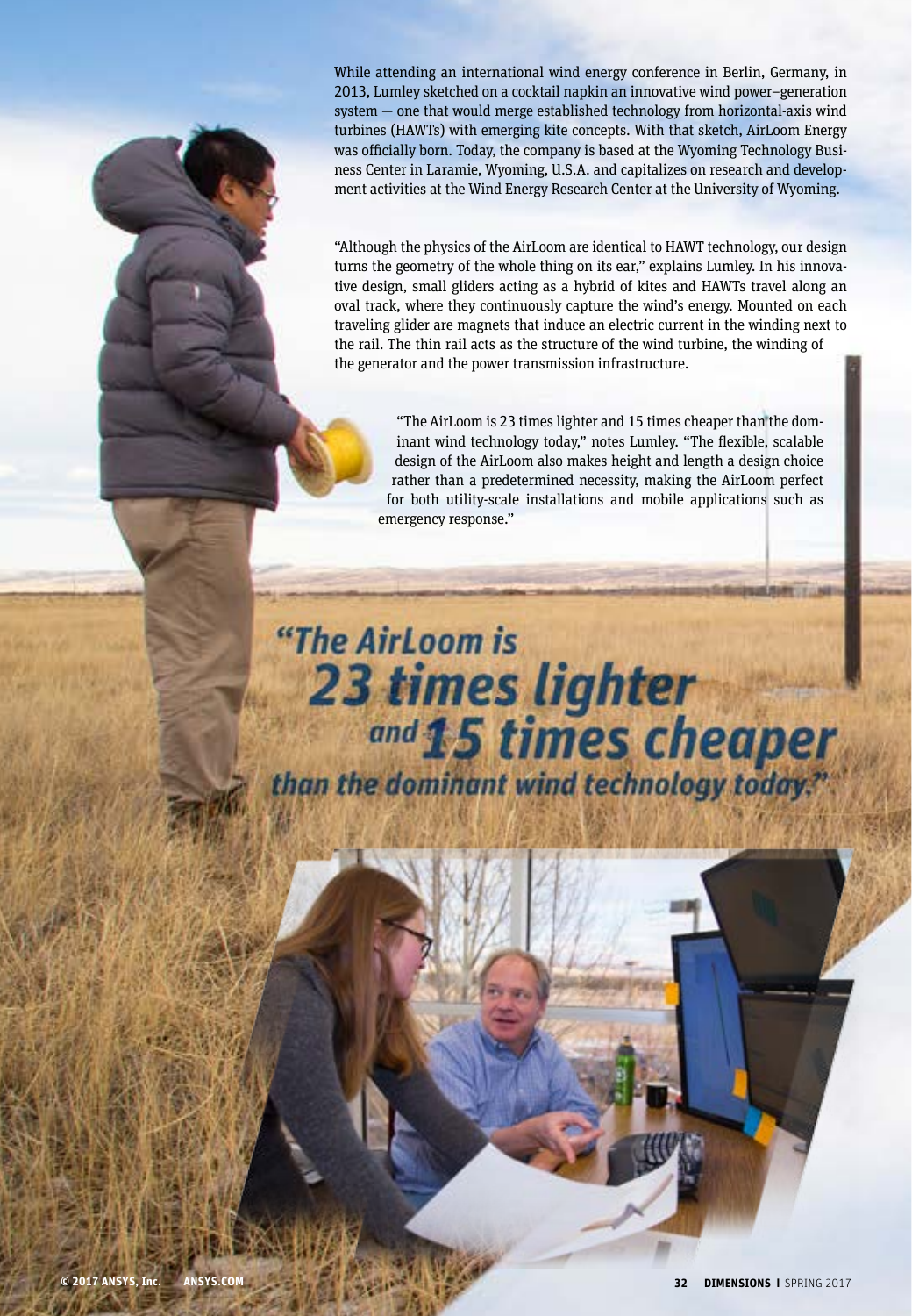In July 2016, Lumley won a Small Business Innovation Research (SBIR) grant from the National Science Foundation (NSF) that will allow him to build a working prototype of his patented AirLoom system. His NSF proposal included multiple simulation graphics generated by ANSYS software. "It's incredibly powerful to visually demonstrate to someone that your technology works in the real world, whether that audience is a funding organization, a private investor or a potential customer," states Lumley. "Simulation software has enabled me to do just that. I don't think I would have made such rapid progress through the research and development phase without having access to such a powerful and sophisticated tool."

As any startup company can attest, preserving working capital — especially in the early stages — is of paramount importance. For this reason, Lumley calls the ANSYS startup program "a lifeline."

"At this point in our development, the ANSYS simulation suite has basically replaced the need for us to coordinate the work of numerous remote contractors and experts in a wide variety of disciplines," says Lumley. "We are constantly refining the overall design in response to data. Trying to coordinate that among an entire remote team at this stage would be expensive and time-consuming, especially as each expert would potentially focus on just one part of the elephant."